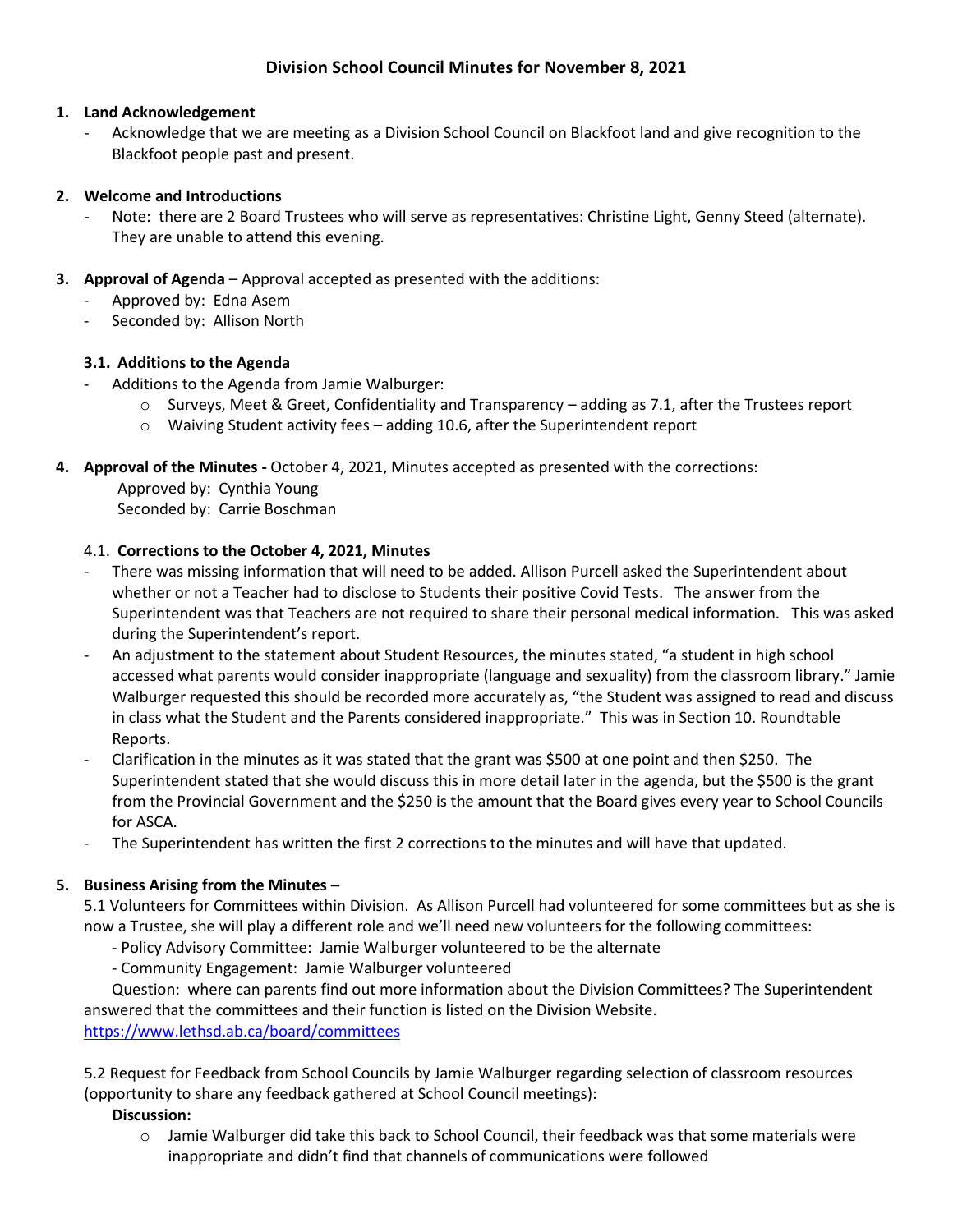- o Tisha Elford, at her School Council meeting, they discussed the importance of communicating to their children as to what the families values are as well as communicating with the Teachers. There is so much that can get lost with miscommunication, so open communication is key to resolving situations.
- o Edna Asem, had the same discussion at Chinook School Council, discussing values.
- o Shelley Roest, Language Arts/English Teachers will send a form home to let parents know what resources that they have on their shelf and if there was anything that the Teacher can avoid for their child.
- $\circ$  Carrie Boschman, parents appreciate when they are told upfront with what is going on in the classroom, parents want to know especially seeing they are the primary educators, so having the parents in the loop is appreciated.

### **6. Criteria for Community Engagement Grant –**

- $\circ$  The funds for the Community Engagement Grant is now in the Funding Manual (added the end of September 2021).
- o The grant information will be attached to the November 8, 2021 Minutes
- o To clarify, the \$250 is the amount that is allocated to each School Council from the Division, to spend to support individuals to attend the ASCA conference in the spring, or bring in speakers or use on matters that support the School Council.
- o This grant is \$500 from the Province of Alberta. The Finance Director will put that money in the Schools accounts (school generated funds) and it will go to School Councils.
- o School Councils, if spent, will have to include the amount spent in their year end financial reports.
- o The grant has to be spent by the end of the year. If you do not spend the \$500, it will be sent back to Alberta Education.
- o In the Funding Manual, there are examples of what you can use the \$500 for, such as:
	- Workshops for parents to increase capacity for School Council
	- **Info sessions to support Student learning at home**
	- **Parent workshops for mental heal, cyber bullying, etc..**
	- **Programs to support multiculturalism and indigenous families**
	- **Professional development**
- $\circ$  In the Funding Manual, there are examples of what you cannot use the money for, such as:
	- Food
	- **Technology, cannot buy capital assets**
	- **The expenditure must be in the future, cannot be used for something in the past**
	- No honorariums or gifts
	- **No entertainment activities**
- $\circ$  Suggestion for future Division School Council meetings, if you're School Council has come up with a way to spend the \$500, you can add it to the highlights to give other schools some ideas, or add it as an agenda item.

### **7. Trustee Report –** Presented by Allison Purcell

- o Allison Purcell was voted as Board Chair, Christine Light is Vice-Chair
- o There is a list on the Division Website that lists out the School Liaisons for each school. [https://www.lethsd.ab.ca/board/trustees/school-liaisons.](https://www.lethsd.ab.ca/board/trustees/school-liaisons) School Trustees will start coming to School Council meetings very soon. If you have questions, concerns or comments you can reach out to your Schools Trustee Liaison.
- $\circ$  The Board decided as a procedural piece that they are going to move 'in-camera' starting at 2pm 3:30pm. The meeting will be open to the public at 3:30pm with a public forum at 5pm.
- o At the regular Board meeting, they went through policy
- $\circ$  The Board all agreed that there is a concern about gaps with access to physicians and help with Mental Health, they are going to advocate for this and start writing letters.
- o At Chinook High School, they raised the flag for the Blackfoot Community, there were a number of Trustees in attendance.
- o Shelley Roest listed the Trustees associated to the following Division School Council Committees: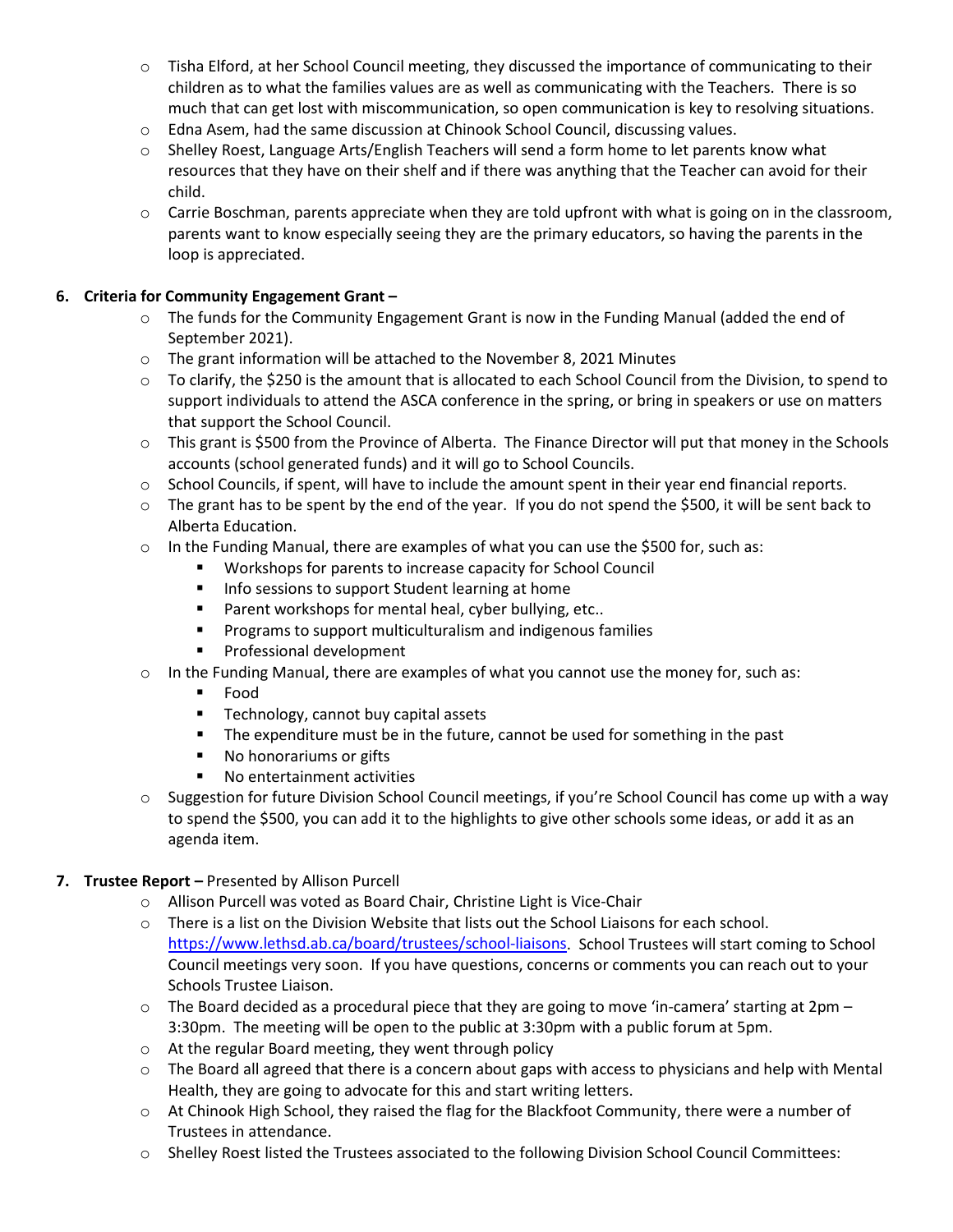- **E** Community Engagement is Genny Steed & Christine Light
- **Division Wellness Committee is Andrea Andreachuk & Genny Steed**
- **Policy Advisory Committee is Craig Whitehead & Kristina Larkin**
- **Poverty Intervention Committee is Kristina Larkin**

# 7.1 **Surveys, Meet & Greet, Confidentiality and Transparency** –

# **Discussion:**

- $\circ$  Jamie Walburger has a concern when survey's come out, participants do not like that they have to add their name to the survey. The feel that they may be judged for their opinion or there may be some retribution. Is there a way for the technical team to make sure that there is one answer per participant, but also keep it anonymous?
- $\circ$  Jamie also stated that Survey on the curriculum was great as it was more open ended, allowed for comments which is better than only have to check 2 or 3 options that may not fit entirely with your views.
- $\circ$  Allison Purcell stated that she can take that back as a Trustee and see what opportunities they have to make some changes. They may not have that information for the next meeting, but will be for a future meeting.
- $\circ$  Jamie Walburger mentioned that in the virtual Meet & Greet for the candidates for the Trustees, some of them were recorded without participants being made aware that they were being recorded. The room Jamie Walburger was in, it was not the Host of the call who was recording, but someone else. And this was happening in more than just one virtual room.
- o Superintendent responded by stating that the Technical team is aware of one recording, however she will report to them that there may have been more recordings. In the future they may want to look at turning the record function off for those types of meetings.
- $\circ$  Shelley Roest, the virtual Meet & Greet was put together very fast, so any feedback would be greatly appreciate and there are some great learning opportunities and enhancements for this type of meeting.

# **8. Alberta School Councils Association (ASCA) Report –**

- o Allison Purcell stated that ASCA continues to offer workshops and have extended the Division deal. If you are interested in a workshop you can partner with another School Council to reduce the fee. If you are interested in this, please contact LeeAnne Tedder at the Division and she can coordinate that.
- $\circ$  In the October 4, 2021 minutes there is a list of workshops offered by ASCA
- o Now is the time to start thinking about putting forward resolutions to ASCA
- o The ASCA Conference and Annual General Meeting is April 22-24, 2022.
- o The Division pays the School Council membership of ASCA. This event is free for members: Virtual [Engagement](https://can01.safelinks.protection.outlook.com/?url=https%3A%2F%2Fwww.albertaschoolcouncils.ca%2Fabout%2Fboard-of-directors%2Fvirtual-engagement-event&data=04%7C01%7CLeeAnne.Tedder%40lethsd.ab.ca%7Ca1771993e1c443553ed008d9a4676c8f%7C3c0e8b63e64e4c8da40f1d213b670472%7C0%7C0%7C637721586375475624%7CUnknown%7CTWFpbGZsb3d8eyJWIjoiMC4wLjAwMDAiLCJQIjoiV2luMzIiLCJBTiI6Ik1haWwiLCJXVCI6Mn0%3D%7C1000&sdata=dML%2Ffcn3TKlYNWX17oyj22Gvm7APkBLcnVFNCMzrq7k%3D&reserved=0) Event: Alberta School Councils' Association - November 27 1-4pm

# **9. Reports from Division Committees**

# 9.1. **Poverty Intervention Committee**

- o The last meeting was held on October 5, 2021. Outgoing Trustee Christine Light, gave a report discussing the Friends of 51, celebrating and recognizing the organizations who are giving donations, there is a massive growth of support, so much they are having troubles showing where all the supports are.
- o The new Trustee will be Kristine Larkin
- o Families are accessing the hampers as wall as the WAM Bags
	- WAM Bags are weekend and more bags. This was started at Wilson Middle School for students who are in need of immediate access for food if they are in an emergency situation. They get a food hamper with pantry staples plus a grocery gift card for fresh ingredients. They also get a recipe card. Last year they increased the grocery gift card amount and that will continue and they are increasing the amount of pantry staples for larger families.
	- If students are in need, they are to contact their School Administration who can coordinate
- $\circ$  There have been some discussions about food insecurities, but need a better picture, but this is difficult due to COVID.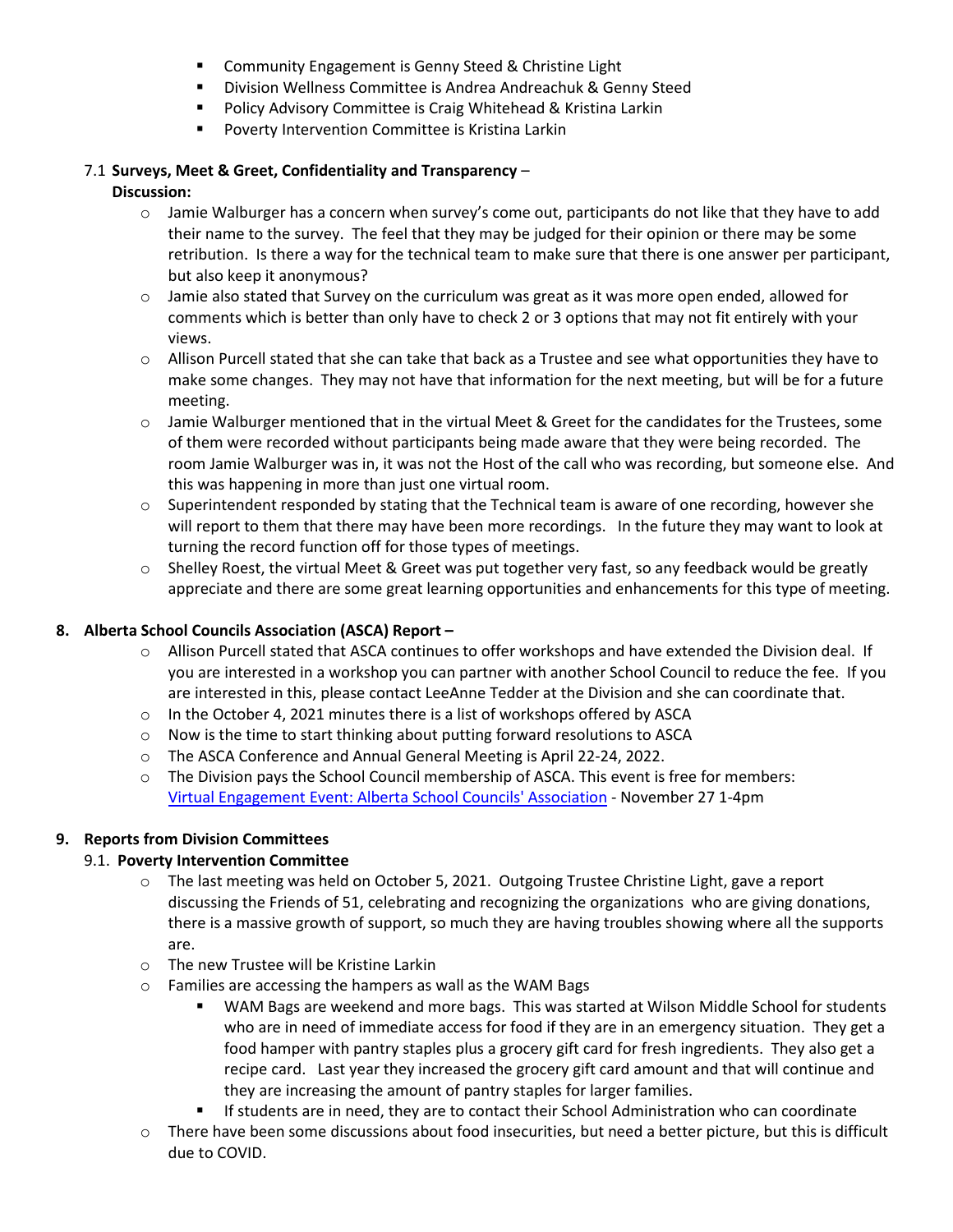- $\circ$  There was a donation of winter wear from the Church of Jesus Christ of Latter-day Saints
- $\circ$  Christine Light has suggested putting together another donation for winter Wear in schools.
- o Comment: Tisha Elfords daughter wanted to sew a few stockings for the homeless shelter and put out on facebook her idea and has received an abundance of donations so her goal now is to sew a hundred stockings. 3 schools in the division have decided to partner with Tisha's daughter. Nicholas Sheran Elementary is going to create Christmas cards for the YWCA and homeless shelter, GS Lakie Middle School will be doing a glove drive and Chinook High School will be doing a sock drive for the stockings as well.

### 9.2. **Policy Advisory Committee**

- o Met last on October 6, 2021
- $\circ$  The first 4 polices that were reviewed have gone forward to the Board and on the Trustee Report
- $\circ$  The other 2 that were reviewed were Medical Examinations and Employee Resignations, there was some discussion and those will go forward to the Board
- o Next meeting will be on November 10, 2021
- o Feedback can be sent to Allison North or Jamie Walburger

### **10. Superintendent's Report**

### **10.1. Enrollment Update (from October meeting)**

- o The enrollment report is presented regularly at the Board meeting
- o The enrollment report is on the Division Website, click on Board and they will be attached under Board Meeting
- o This report has the schools and their enrollment numbers
- $\circ$  Moving forward there will be very little movement now that the school year is underway

### **10.2. Parent Learning Sessions – schedule of topics**

- o Parent Leaning sessions occur before the Division School Council meeting.
- o Today, the session was 'Resource Selection for Instruction and Channels of Communication for Parents'
- $\circ$  If there are any topics that you would like to see or explore, feel free to provide that feedback
- o The future Parent Learning topics are:
	- **December 6, 2021 Literacy**
	- **January 10, 2022 Digital Citizenship**
	- **February 1, 2022 Town Hall (possibly virtual)**
	- **March 7, 2022 Sleep and Brain Development**
	- **April 4, 2022 Celebration of Learning**
	- May 2, 2022 Roundtable discussion on topic(s) of interest, topic TBD Minecraft (educations vs regular)
	- June 6, 2022 Roundtable discussion on topic(s) of interest, topic TBD
- o For the literacy topic, they may split this into division 1 and division 2
- o Question: is Mike Ribble the same presenter who is presenting the Middle School Social Media Presentation? Superintendent answer no, the Middle School presenter is Ted Emmett and has more to do with creating your public profile on social media and how that will affect your future.

#### **10.3. Community Engagement Website**

- o On the Division website, there is the public engagement website. This is where you go if you are wondering what the Division has done for engagement.
	- **for example, the curriculum feedback has been put together. The summary is there so you can** click on the link to review
	- on the webpage, there is current, upcoming and past engagement topics. [https://lethsdpublicengagement.schoolsites.ca/current-public-engagement](https://lethsdpublicengagement.schoolsites.ca/current-public-engagement-projects/curriculum-feedback)[projects/curriculum-feedback](https://lethsdpublicengagement.schoolsites.ca/current-public-engagement-projects/curriculum-feedback)
	- you can sign up for updates which will send automatic links when new information is uploaded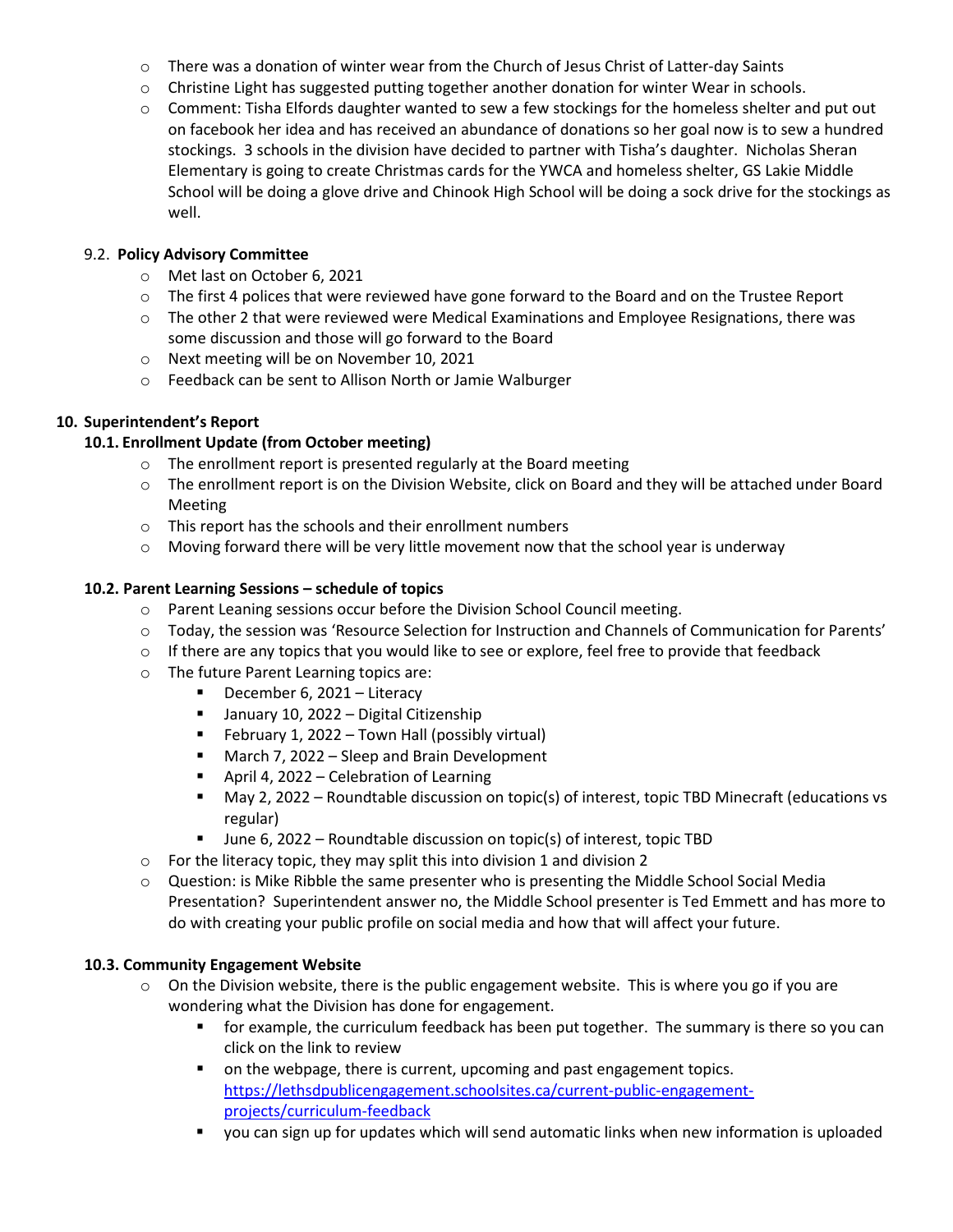you can access this from the Division home page, the most recent engagement item will be on display, but if there is nothing recent the engagement link will display.

### **10.4. Concept Design Engagement Sessions held October 20**

- $\circ$  the Division has been approved for a capital project for an elementary school on the Westside
- $\circ$  there was a meeting to review the elementary school design, concept design. There were 2 parents, some Staff, Trustee and Division Office.
- o This was a 3 to 4 hour presentation
- $\circ$  it was an innovated way to engage the school and design stages of what an excellent elementary school would look like. They used design blocks.
- $\circ$  The results from this meeting will be shared with the Province and other Divisions.
- $\circ$  Comment from participating Parent: for a 4 hour meeting it went by quickly, from a parent, what they valued, compared to a music teacher valued, like don't put the music room next to the gym. From the first design, then go back and think about it, and they made a complete change to the design, it was a neat process.

## **10.5. COVID Protocols (opportunity for any questions from parents)**

### **Superintendent opened the floor for questions:**

- $\circ$  Question: as we get closer to the approval for the Covid vaccine for ages 5 to 11 are there any plans to have the covid vaccine done in the schools with Alberta Health Services (AHS)?
	- Superintendent Response: at this time there is no information about vaccines being administered in schools. However, if that is the decision, this will be coordinated by AHS and will require written permission from parents.
- o Question: there was a letter sent from Lawyers to the Division in regards to mandating the covid vaccine for students, Staff and Teachers, has there been a response to that letter and has that response been made public?
	- Superintendent Response: this is not a public document, it is important to note that the procedure around vaccines is not to mandate the vaccine, the alternative is rapid testing. They are working with legal services. The legal team will get back to them.
- $\circ$  Comment: parents want to express their gratitude for the continuous work on the re-entry plan and ever changes in the covid protocols, especially allowing parents to watch athletics.
- $\circ$  Question: When parents get a letter that there is a positive case of covid in the classroom, are all those kids going into quarantine?
	- Superintendent Response: this has evolved over time, currently, every morning the Division gets a notification from AHS of any student or staff who has tested positive for covid. The Division will notify the school of the positive case where the Principal will use a letter template to notify all the parents of the school that there is a positive covid case. On that letter, it will indicate the cohort or class that had the positive covid case. The students will continue to attend class and the only time they will go into exclusion (on line learning) is if they are in a class that has had 3 or more positive cases within 5 days. Then the class will be excluded from the school from the date of the most recent case that was infectious while in school. They are home for 10 days, the Teacher will provide learning at home via Teams. The individual who tested positive takes direction from AHS to isolate.

#### **10.6 Waiving Student Activity Fees**

- $\circ$  Jamie Walburger: High School and Middle School Parents are wondering why they are paying for fees for Student activities that are not happening. This may vary from school to school, but how do we address this issue, with the School, the Division or the Board?
	- Superintendent Response: Every school has a decentralized budget, the fees collected go into that budget. The Division oversees the budget and approves the fees, however at the Division level, they wouldn't know specifically where or how those fees have been allocated. You can ask your School Council meeting to give a report of the school fees that were gathered and ask